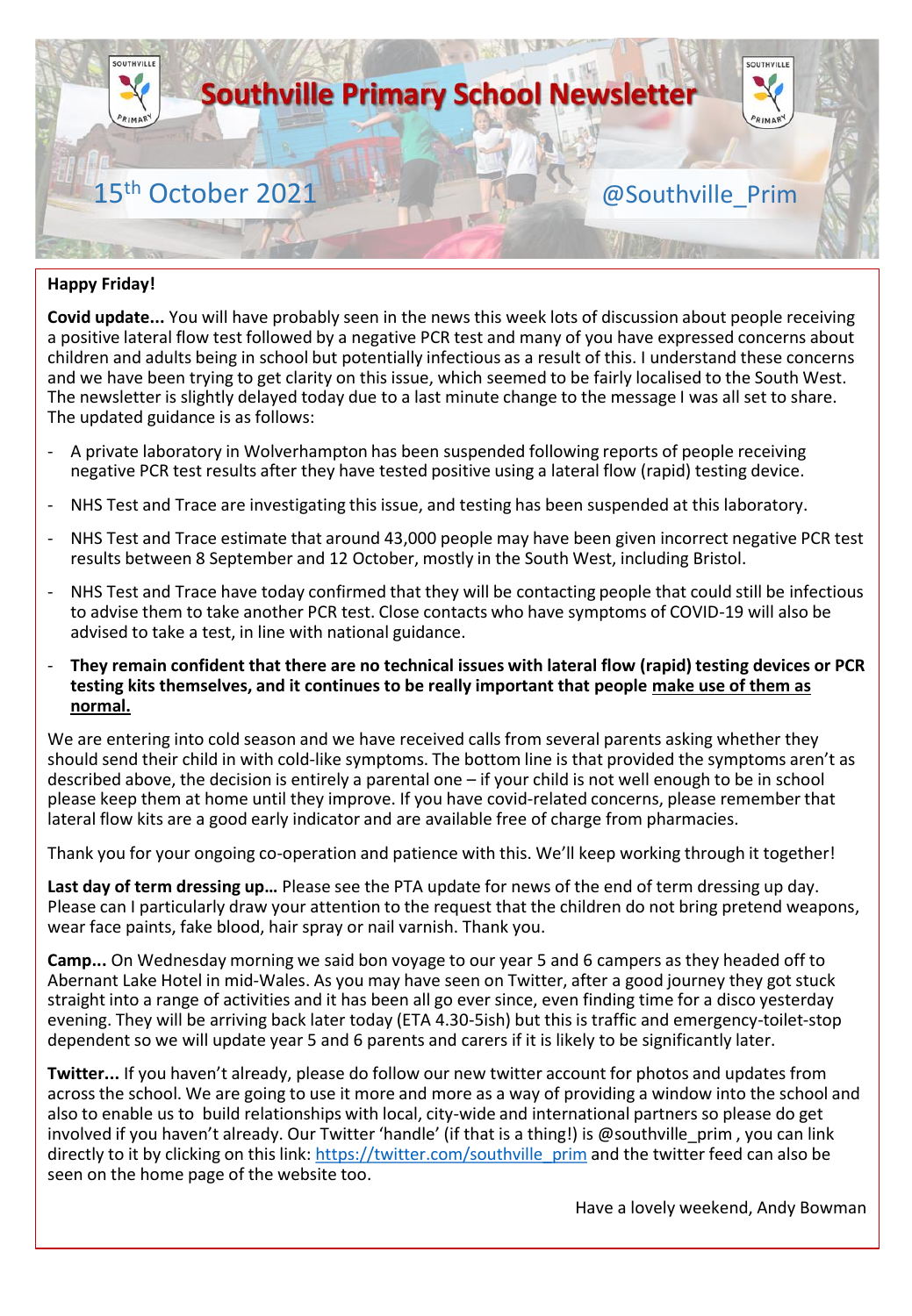

We are currently carrying out a large piece of work across the school to identify our Whole School Values. Once defined, these selected values will underpin everything we do at Southville Primary School. We have currently asked the staff, children and governors. In the near future we will be asking you as parents and carers to provide us with your views on the key values that you feel the school should be developing and promoting with your child/children. We are confident that working together we will establish a set of values that fully embrace how we want our children to be educated and to be characterised by.

**Harvest donations:** Many thanks to all families who have given so generously to our harvest table. We will now organise for your donations to be collected or delivered to local charities. Thank you!

**Bristol Autism Support (BAS)** is a registered charity providing information, support and training for parents and carers of autistic children in BS postcodes. We believe the need for our support is self-defining. Parents and carers do not need a diagnosis for their child in order to access our services.

We do still have an in-person meeting every week where parents/carers can come and get advice, support and meet new people just like them. Currently Wednesday 10-12 Quaker Meeting House in Wedmore Vale, Bedminster BS3 5HX.

#### **Zero Waste competition**

We need your help to win this competition:

Calling all Southville Primary Students who have completed all 5 Zero Waste Challenges! Bring your booklets back to your teachers on Monday 18th October. (We will give them back to you after we have counted them). We will let you know soon how our school has done compared to others in the city. Many thanks!

[https://bristolwastecompany.co.uk/household/](https://bristolwastecompany.co.uk/household/schools-challenge/) schools-challenge/

<https://www.bristolautismsupport.org/>

#### **Term 2: Spanish Club!**

Be ready to see the transformation in your child's knowledge and use of the Spanish language!

- I am delighted to offer this club to introduce Spanish to our students at Southville Primary school. Your child will learn the foundations of the language while having fun through games, songs and different activities in a friendly, social and flexible environment.
- The sessions will be held immediately after school from 3.15 pm until 4.15 pm on our Myrtle site. The club will take place every Tuesday, from the 9th of November for 1 hour.
- I am holding a FREE tester session on Tuesday the 2nd of November for 1 hour! For further information and to reserve your space, send an email to [ana.asensimunoz@bristol-schools.uk](mailto:ana.asensimunoz@bristol-schools.uk)

Weekly fees (£5.50) will be payable Half Termly or Termly by bank transfer.

Reserve your place now!!



Mrs Asensi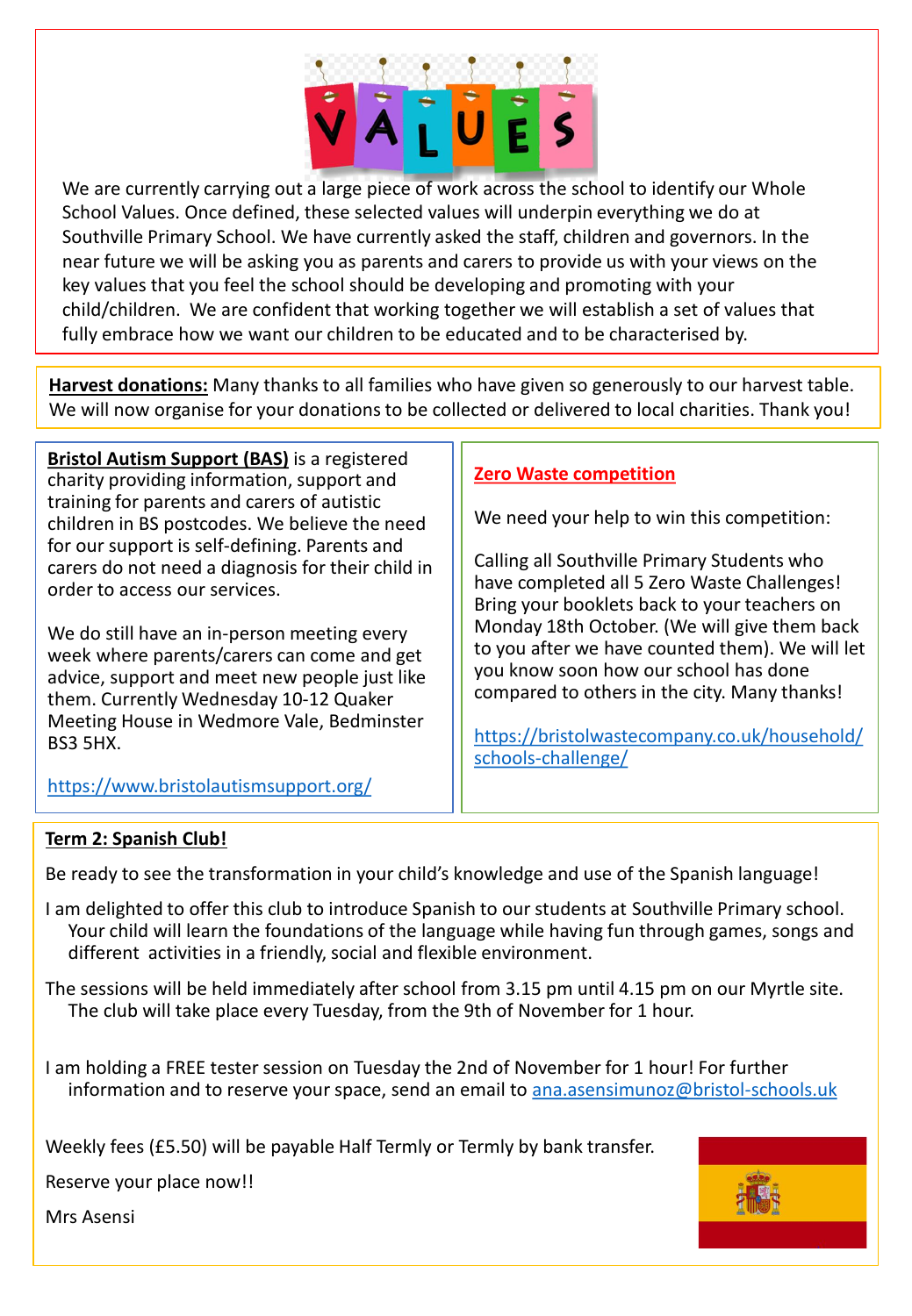## Speech and Language Therapy



## Drop in session

## Speech and Language Therapy Southville Primary







| Date                | Time       | Location       |  |
|---------------------|------------|----------------|--|
| Monday 18th October | 9.15-11.00 | Merrywood site |  |

- . Informal drop in sessions for anyone with a child attending the school.
- ·Pop in to chat about your child's speech and language development.
- We can talk about any concerns and answer your questions
- . We can also give you tips and ideas to support speech and language development.
- Free service to anyone with children at the school.



Speech and Language Therapist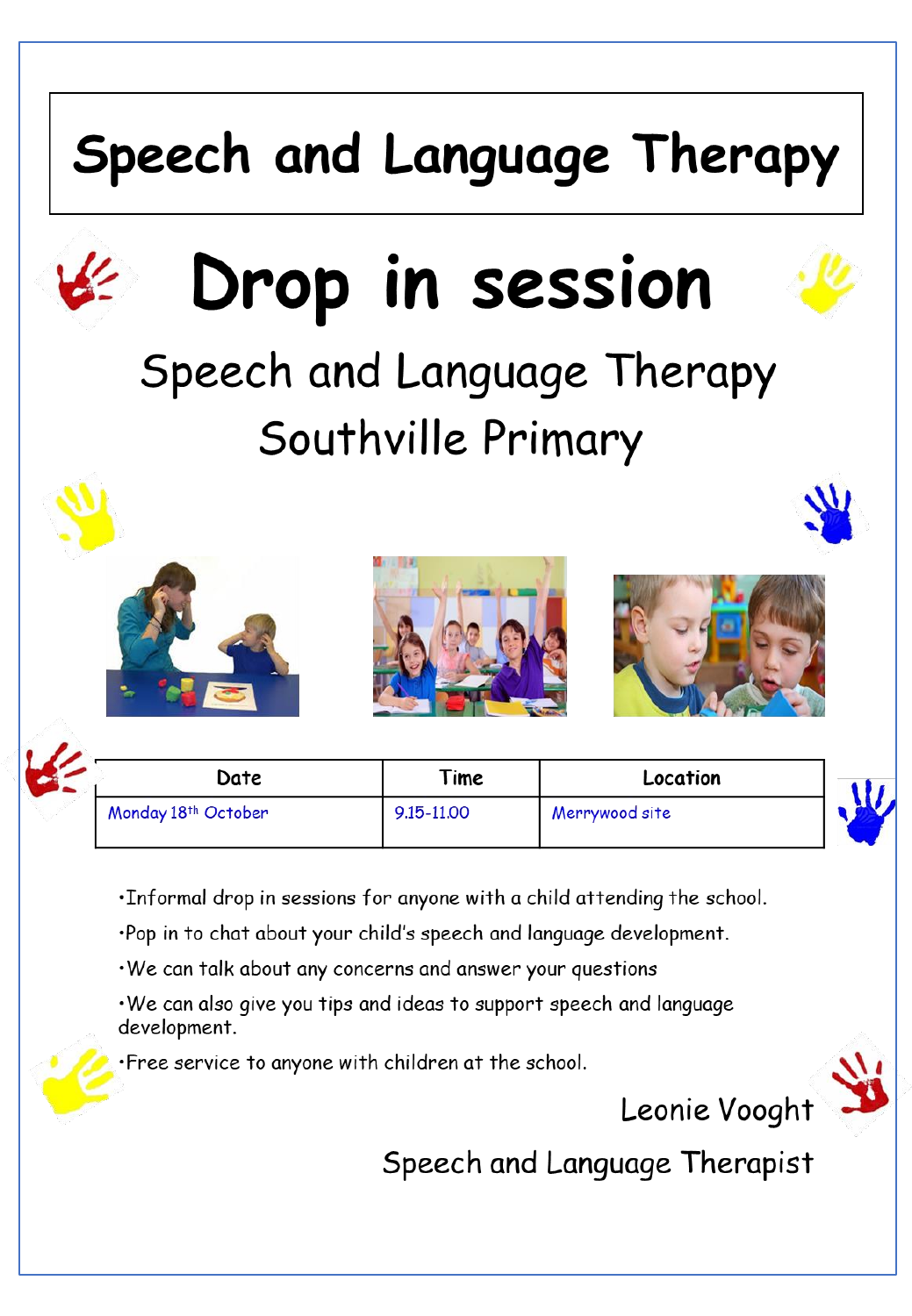## **Bristol Virtual Coffee Morning**

Wednesday 20th October 10 - 11.30am

Will your child be starting school in September 2022?

This virtual coffee morning is aimed at parents of preschool children with additional needs who will be starting school in September 2022 onwards and who would like to find out more about how to choose a school, apply for a place and what to expect when a child starts school.

We will be joined by Sarah Swann Senior Early **Years Portage and Inclusion Specialist from Bristol City Council.** 

Grab a cuppa, listen to a presentation, ask questions and meet with other parents and carers.

> To book a space please visit: bristolvirtualcoffeemorning.eventbrite.co.uk



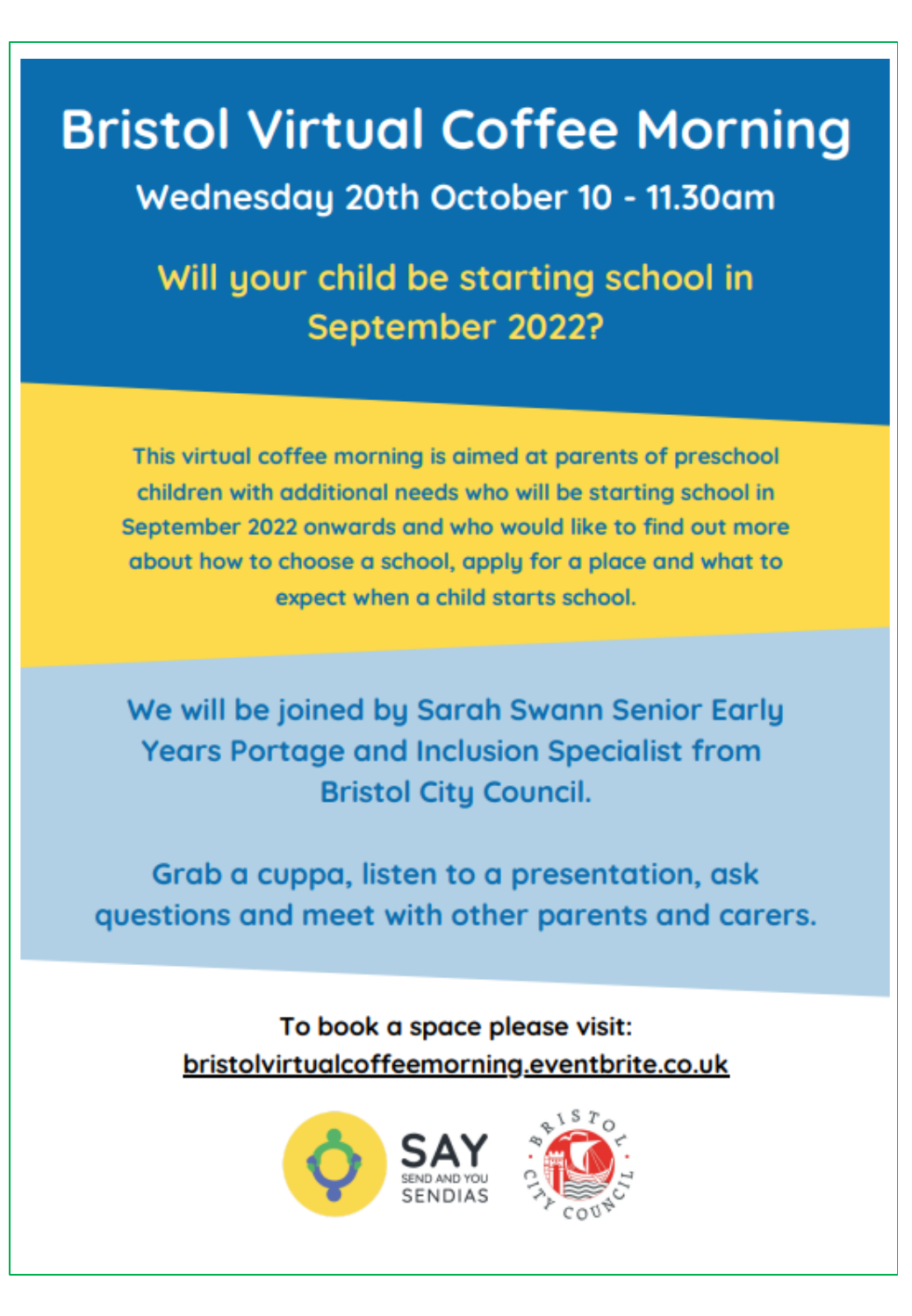

#### **Nursery…**

We have been enjoying the story of 'The Three Little Pigs' this week; exploring and building different houses for the pigs in the story.

Also, this week; Seahorse class is proud to have opened our very own vet's surgery. Children have been taking care of our various cuddly pets. We continue to focus on our play in Preschool and think about how we play alongside our friends.

Next week: we will be start looking for any signs of Autumn. If you would like to bring in any natural objects for us to investigate and play with (pine cones, leaves conkers etc) , that would be great!

#### **Reception…**

Dear Reception Families,

Each week our children will be accessing resources from our continuous provision. Here are our specific focuses for next week:

Area of Learning Week beginning 18.10.21

| <b>Area of Learning</b>                                     | Week beginning 18.10.21                                                                                                                                                                            |  |
|-------------------------------------------------------------|----------------------------------------------------------------------------------------------------------------------------------------------------------------------------------------------------|--|
| <b>Personal, Social and Emotional</b><br>Development (PSED) | Circle Time: I am good at                                                                                                                                                                          |  |
| <b>Communication and Language</b>                           | 'Bucket Time' (Attention Circle Times)<br>۰<br>Philosophy Circle Time - Is the colour blue for<br>boys and the colour pink for girls? Discuss.<br>Circle Time - Where does our food come from?     |  |
| <b>Physical Development</b>                                 | • Parachute Games (PE)<br>Using knives to chop vegetables using a correct<br>grip.                                                                                                                 |  |
| Literacy                                                    | Focus book - The Enormous Turnip<br>Phonics - Phase 2 phonics. Learning s,a,t,p<br>Writing task - Holding a pencil correctly to draw<br>patterns and shapes.<br>$1:1$ reading                      |  |
| <b>Mathematics</b>                                          | Making simple patterns<br>Numberblocks episodes                                                                                                                                                    |  |
| Understanding the World                                     | Gardening Club with Mrs Kerr - This week it will<br>be the turn of Octopus Class.<br>What are our 5 main senses?<br>Harvest - Growing food and vegetables.<br>۰<br>Cooking - Making vegetable soup |  |
| <b>Expressive Arts and Design</b>                           | Printing with vegetables<br>Music - learning simple songs                                                                                                                                          |  |
| <b>Characteristic of Effective</b><br><b>Learning focus</b> | <b>Active Learning</b><br>Being Involved and Concentrating                                                                                                                                         |  |

Additional Information

Vegetable Soup

Next week, we will be making vegetable soup. If possible, please could you bring in one vegetable from the recipe on Monday to share with the class for this activity. Please see the recipe attached for ingredients that we intend to use.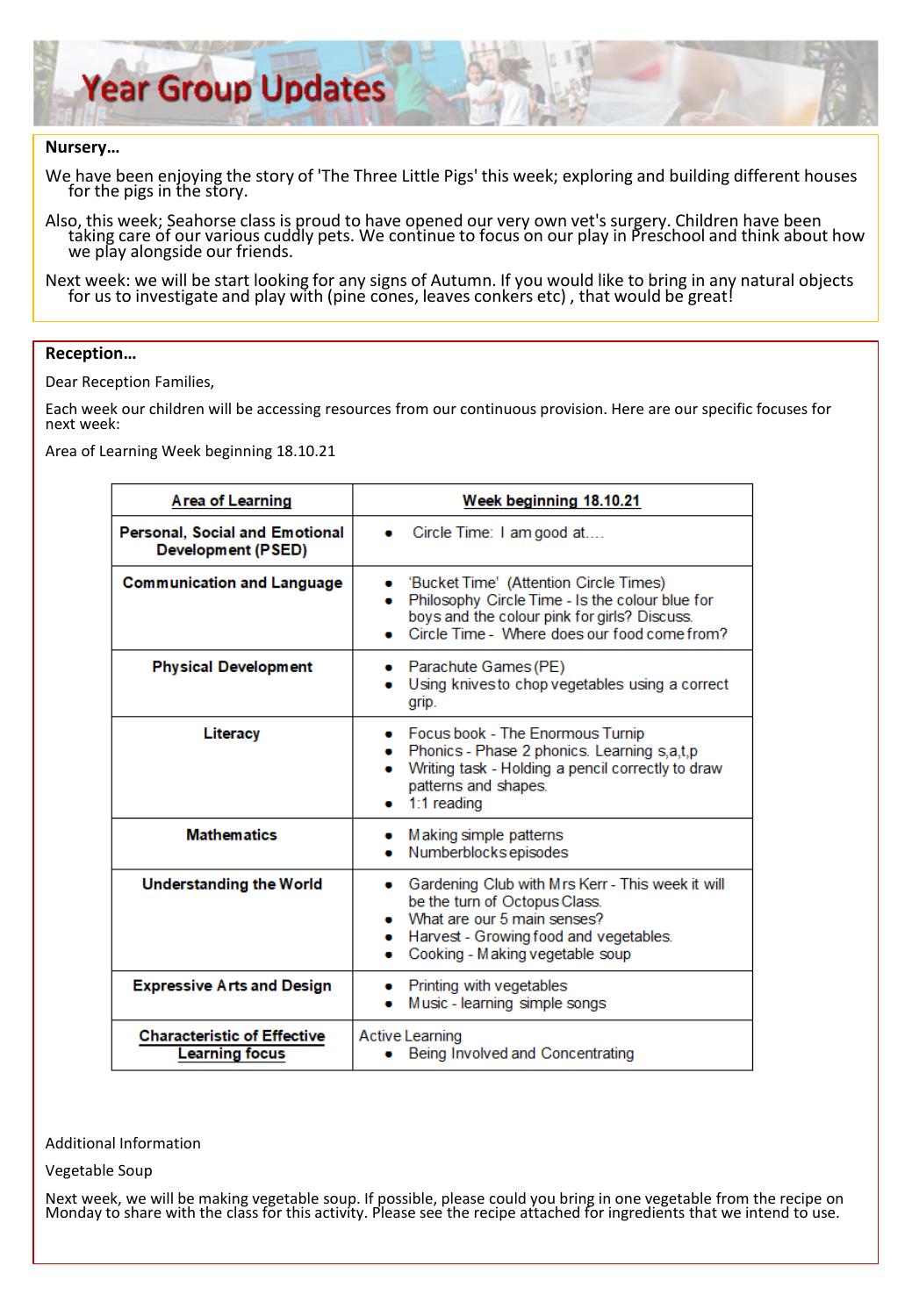#### **Year 3…**

Monday is our Year 3 Stone Age Day. Please: come in dressed up as something from The Stone Age times (if you'd like to)

#### **Cooking**

Bring in £1 and a paper bag or small tupperware as we will be making rock cakes. All monies will go towards the ingredients and any leftover money will go towards our Term 4 cooking

#### **Year 5…**

#### Google Classrooms

All our weekly homework, spelling lists and times tables are on Google Classrooms, similar to last year. We issued new sign-ons for the new classes back in September. Some Y5 children still haven't logged onto their classroom, or submitted any homework. Please could you try to get into your classroom before the end of term? If you are having issues, please contact us for help.

#### Explorer Dome

We are really sorry for the confusion around paying for Explorer Dome. We said that the deadline was today for payments but this has now been extended to 22<sup>nd</sup> October as we have become aware that the visit wasn't appearing on Pupil Asset. It should be there now and we would be really grateful if you could pay the contribution as soon as possible please. Thank you and apologies again.

#### Keeping Children Safe

If your child is not going home with the regular person for that day, please let us know in advance. In order to keep them safe we need this message to be from an adult please, not via your child. You can either email the school office, ring the school office, tell the teacher on the entry gate to the MUGA (who will have a notebook), or come into the MUGA and tell the class teacher directly.